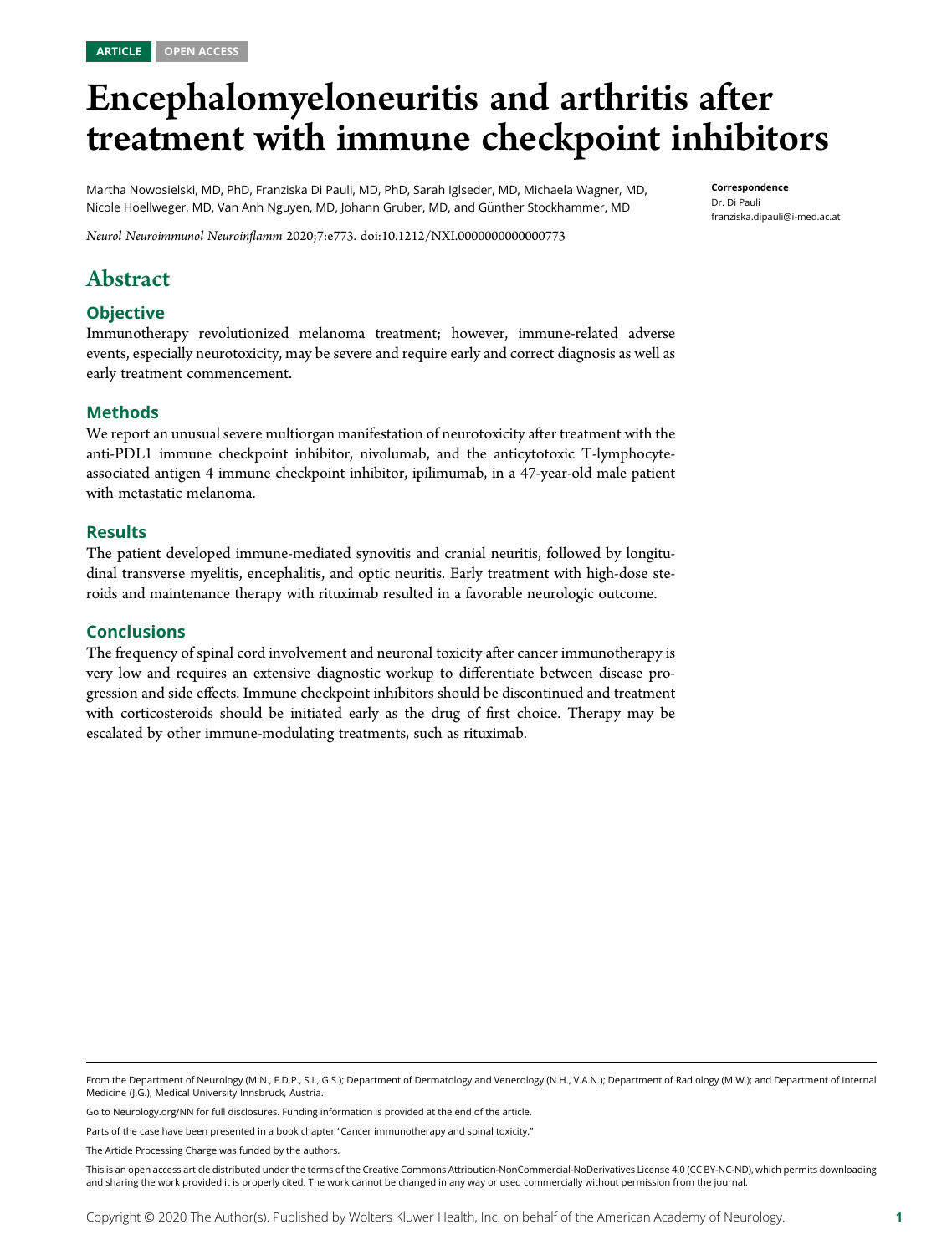# **Glossary**

 $AQP4 = aquaporin-4; CE = contrast enhancing; CTLA-4 = cytotoxic T-lymphocyte-associated antigen 4; irAE = immunee-1; CCE = contrast enhancing; CTLA-4 = cytotoxic T-lymphocyte-associated antigen 4; irAE = immunee-1; CCE = 1; CCE = 1; CCE = 1; CCE = 1; CCE = 1; CCE = 1; CCE = 1; CCE = 1; CCE = 1; CCE = 1; CCE = 1; CCE = 1; CCE = 1; CCE = 1; CCE = 1; CCE = 1; CCE = 1; CCE = 1; CCE = 1; CCE = 1; CCE = 1; CCE = 1; CCE = 1; CCE = 1;$ related adverse event;  $MP =$  methylprednisolone;  $NMOSD =$  neuromyelitis optica spectrum disease;  $ON =$  optic neuritis; PD- $1 =$  programmed death 1;  $TM =$  transverse myelitis.

We report the case of a 47-year-old male patient diagnosed with metastatic melanoma (T3a N1a M0, stage IIIB, tumor thickness 2.2 mm, Clark Level IV) on his back in July 2017. The molecular histology was BRAFV600E-positive and N-RAS-negative. Sentinel node biopsy was positive, requiring axillary lymphnode dissection. From September 2017, he was put on adjuvant therapy with interferon 2α therapy. In May 2018, lymph node and subcutaneous metastatic lesions were detected (T3a N3c M0, stage IIIC) and treatment with nivolumab 3 mg/kg IV was initiated in July 2018. In February 2019 (after 13 cycles of nivolumab), the disease progressed with new lymph node and subcutaneous metastases. Consequently, in March 2019, immunotherapy was switched to ipilimumab 3 mg/kg IV every 3 weeks.

After the third ipilimumab infusion, the patient developed pain in his left knee and because an immune-mediated synovitis was diagnosed, therapy with ipilimumab was stopped. Fourteen days later, he developed a right-sided peripheral facial palsy. MRI showed enhancement of the cranial nerves (figure 1A), the cervical nerve roots C2/C3, and the cauda equine. CSF analysis revealed elevated protein (110 mg/dL), normal glucose, and mild pleocytosis (40 cells/μL), with lymphocytic activation;<sup>1</sup> IgG index was within the normal range, figure 2. In 3 consecutive lumbar punctures, each with an interval of 2 weeks between no malignant cells were detected, the imaging findings were interpreted to be immune-mediated, and the patient was put on methylprednisolone (MP) 80 mg orally per day with tapering doses. After steroid treatment, the facial palsy recovered completely. Five weeks later, the cranial follow-up MRI scan revealed subependymal and nodular parenchymal contrast-enhancing (CE) lesions without clinical deterioration (figure 1B). CSF analysis showed improvement, so the presumptive diagnosis was a dual pathology with metastatic subependymal tumor spread and immune-related side effects. The tumor board decision was to switch therapy to a BRAF/mitogen-activated extracellular signal-regulated kinase (MEK) inhibitor treatment. A month later, the patient presented acutely to the emergency department complaining of weakness and paresthesias in both legs with progressive immobility and a high grade paraparesis as well as urinary retention and fecal incontinence. He also reported a blurred vision showing a loss of visual acuity to 0.25 on the left eye and an exacerbation of rheumatological condition affecting the ankle joints and the knee. Steroid dose at this time point was MP 20 mg. Cerebral and spinal MRI showed an extensive T2-hyperintense signals and CE of the entire spinal cord and progressive periventricular lesions with CE (figures 1B and 3A). In contrast to

these findings, the CE of the cranial nerves was regressive. A repeated CSF analysis revealed increasing pleocytosis (120 leukocytes/μL, predominantly lymphocytes); no malignant cells were detected by CSF cytology. Oligoclonal bands and serum antiaquaporin-4 (AQP4) and antimyelin oligodendrocyte glycoprotein antibodies were negative. Whole body fluorodeoxyglucose-PET/CT showed no evidence for tumor progression.

Based on these findings, an immune-mediated encephalomyelitis with optic neuritis (ON) was diagnosed and the patient was put on high dose IV MP with 1 g for 5 consecutive days, whereas BRAF/MEK inhibitors were continued. Consequently, his neurologic condition, including vision and spinal symptoms, MRI (figures 1C and 3B), and CSF findings (protein 35 mg/dL, 55 cells/μL) markedly improved within 2 weeks. Owing to relapsing disease despite 20 mg MP and a steroid-induced diabetes mellitus, rituximab treatment (1,000 mg total dose, 2 times with an interval of 14 days) was initiated in July 2019. At the last visit in April 2020, the patient showed complete neurologic recovery and complete regression of the imaging findings, but still active arthritis affecting both ankles requires treatment with methotrexate. CSF analysis is within normal limits except for oligoclonal bands which were detected in October 2019 for the first time, IgG Index stayed within normal range. A follow-up PET scan documented a complete resolution of all tumor lesions, and BRAF/MEK inhibitors were stopped after 4 months therapy. Currently (April 2020), the patient is without melanoma treatment.

## **Discussion**

The manifestation of different organ systems of immunerelated adverse events (irAEs) at different time points makes this case very instructive.

First, after the third ipilimumab infusion, an immunemediated synovitis was diagnosed and exacerbated after BRAF/MEK inhibitor treatment. Because musculoskeletal irAEs may last up to 1 year,<sup>2</sup> these side effects may subside deferred to the initiation of rituximab treatment.

Two weeks afterward, our patient developed cranial neuritis, which responded very well to oral steroids, but was rapidly complicated by longitudinal extensive transverse myelitis (TM), encephalitis, and ON. In general, neurologic side effects following immune checkpoint inhibitor and BRAF/ MEK inhibitor treatment are rare, occurring in <1% of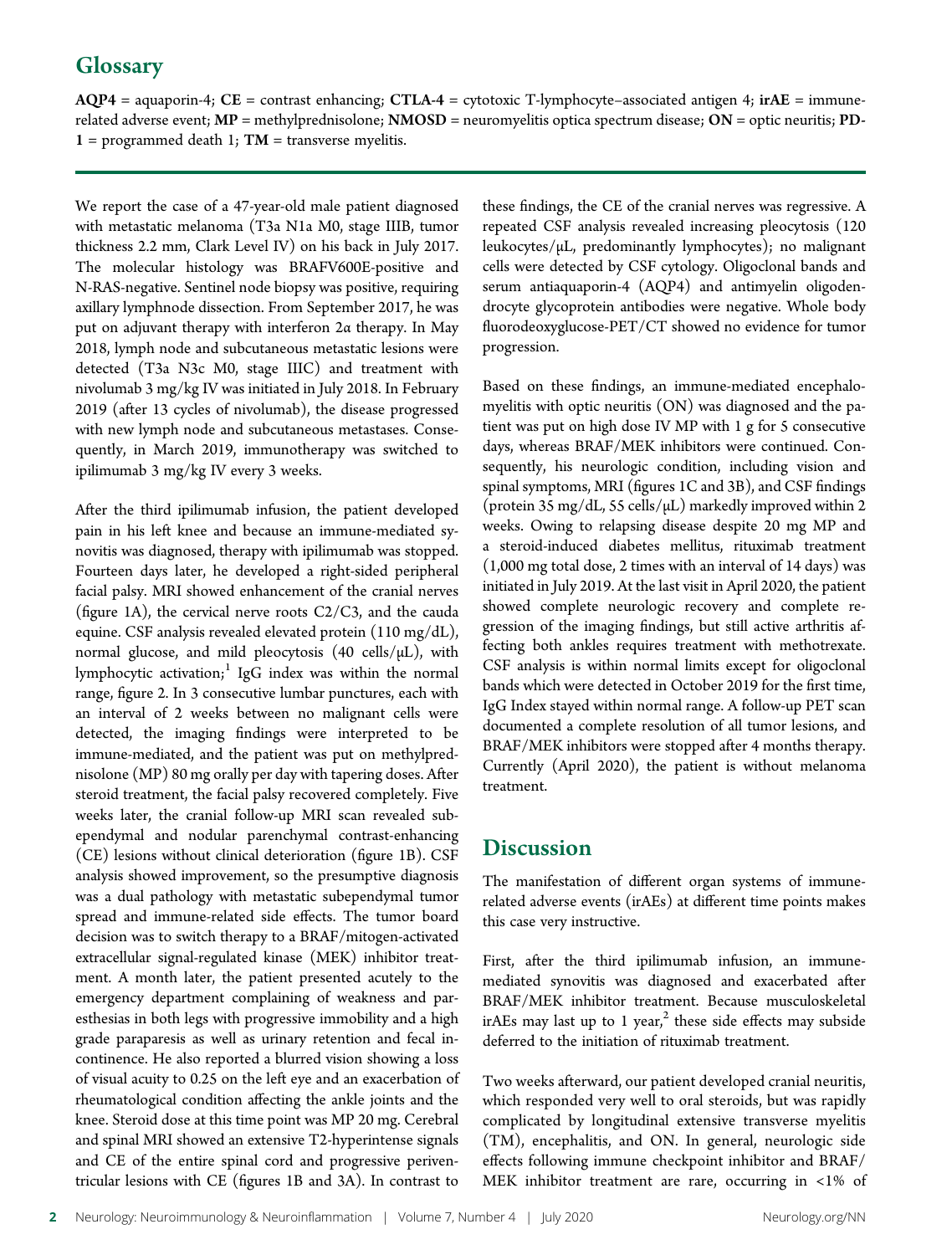#### Figure 1 Cerebral MRI





patients in large clinical trials.<sup>3</sup> However, a recent evaluation of 59 trials reported a higher incidence of 3.8% in patients receiving anticytotoxic T-lymphocyte-associated antigen 4 (CTLA-4) antibodies, 6.1% in patients receiving antiprogrammed death 1 (PD-1) antibodies, and 12% in patients receiving combination therapies, $<sup>4</sup>$  questioning the possibility</sup> of a cumulative effect of consecutive immune checkpoint inhibitor treatments, followed by BRAF/MEK inhibitors in the pathophysiology of neurologic adverse effects. It has been suggested that BRAF/MEK inhibition might upregulate inflammatory genes in macrophages and T cells and synergize PD-1 blockade. $5$  Given that this new symptoms appeared 1 month after the most recently introduced BRAF/ MEK treatment, the possibility of an additive neurotoxic ocular adverse effect<sup>6</sup> and worsening of ankle and knee pain from these treatments has to be considered.<sup>7-9</sup> However, BRAF/MEK inhibitors were not stopped and recovery occurred during treatment with these agents.

Most neurologic complications involve the peripheral nervous system rather than the CNS. Central inflammation is rare and includes, in addition to typical demyelination, several antibodymediated and paraneoplastic conditions such as anti-NMDA receptor encephalitis.<sup>10</sup> A recent review<sup>11</sup> on irAEs and neurotoxicity including 29 articles encompassing 38 patients identified 11 patients with CNS toxicity. TM has only been reported in 5 cases so far (table e-1, [links.lww.com/NXI/A268](http://links.lww.com/NXI/A268)).

IrAEs occur when T-cell activation exceeds its normal range and induces inflammation.<sup>12</sup> The pathophysiologic pathway remains only partially understood, but immune checkpoints play an important role in immune homeostasis, preventing autoimmunity and promoting self-tolerance. Ipilimumab is directed against CTLA-4, whereas nivolumab and pembrolizumab are directed against PD-1. $^{13}$  Inherent to the mechanism of action, these agents upregulate immunity by blocking inhibitory T-cell receptors enhancing antitumor immunity.<sup>14</sup> It is known that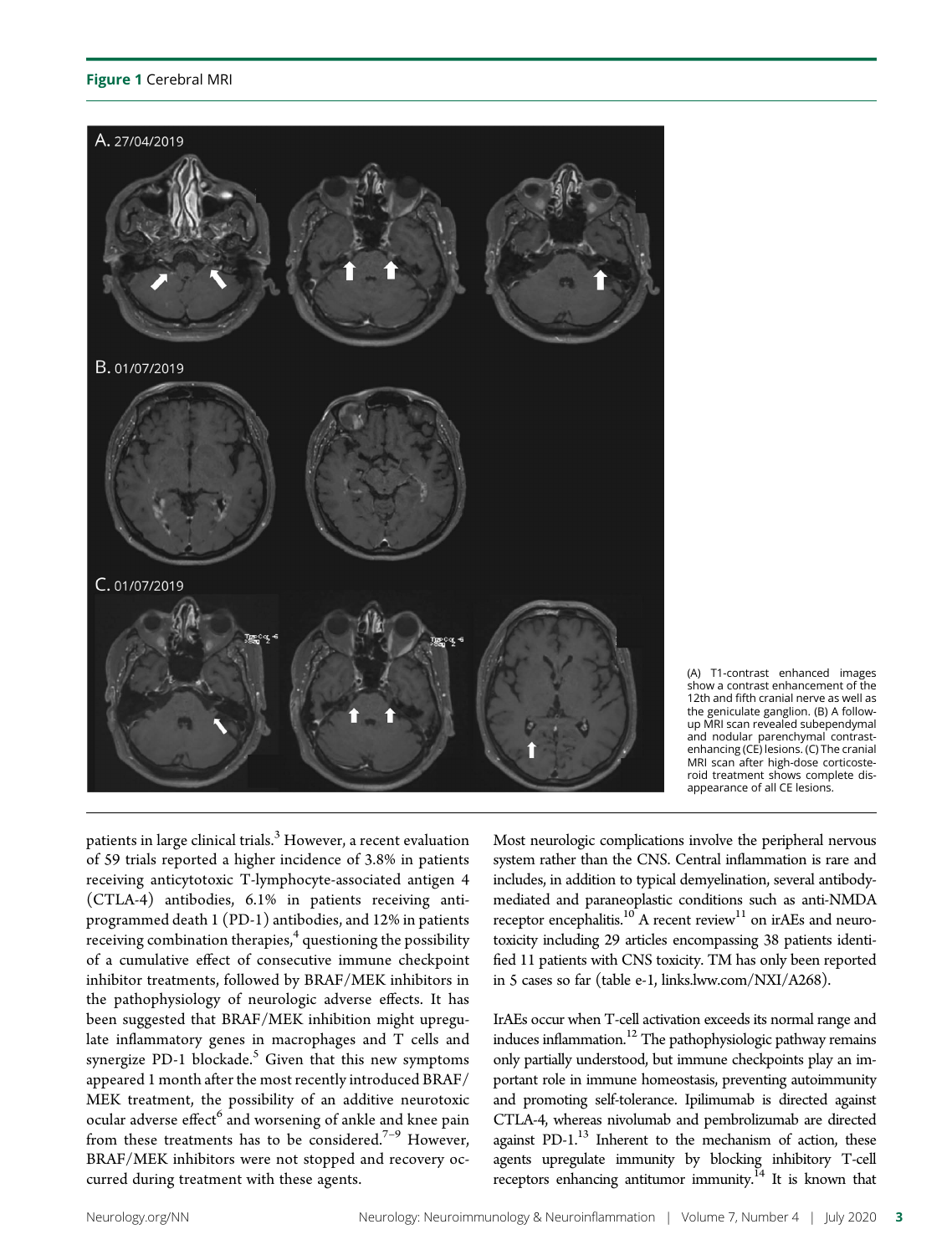#### Figure 2 Timeline of symptoms



both PD-1 and CTLA-4 inhibition can stimulate antibody production leading to antibody-mediated autoimmune diseases, especially in patients with pre-existing autoimmunity or autoimmune susceptibility.<sup>15</sup>

Rapid diagnosis and treatment initiation are crucial because severe neurologic sequelae can result from spinal neurotoxicity. A thorough and periodic neurologic examination, a spinal MRI, usually complemented by cerebral MRI, blood

#### **Figure 3 Spinal MRI**



(A) Spinal MRI shows extensive T2-hyperintense signal and contrast enhancement of the entire spinal cord. (B) Recovery of all lesions after high-dose corticosteroid treatment.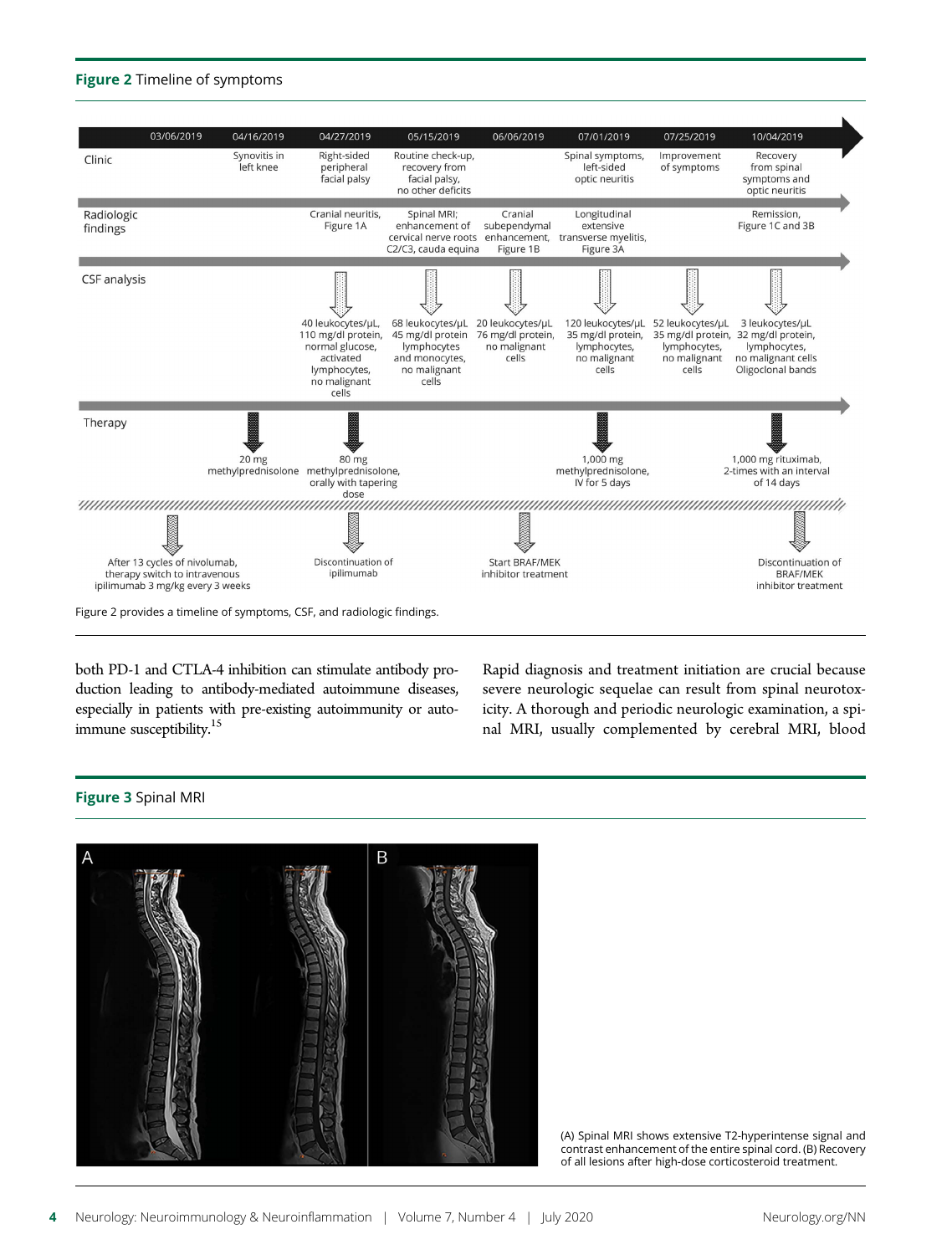laboratory analysis (including HIV, rapid plasma regain test, vitamin B12, thyroid-stimulating hormone, antinuclear antibodies, Ro/La, and AQP4 antibodies), and CSF studies (including cytology and immunocytological studies) are the cornerstone of diagnostics. We furthermore want to underline that the severe neurologic manifestations (TM and ON) occurred under low doses of steroids (20 mg of MP) and were first detected by MRI. Therefore, a close monitoring, not only clinically but also with CSF analysis and MRI studies during irAEs, is suggested because MRI might show new abnormalities that might precede the appearance of severe clinical manifestations. Consequently, this might give the opportunity of an early therapeutic change, such as reincrease of steroids, slower tapering, or consideration of high-dose IV steroids that might have prevented or decrease the severity of CNS involvement.

The clinical manifestation of TM and ON in our patient may cast suspicion for neuromyelitis optica spectrum disease (NMOSD). The patient however does not meet the revised criteria for NMOSD without AQP4 antibodies because the required imaging findings were not met. Still, the number of reported cases of iatrogenic demyelination of the CNS is on the rise. $11$ 

Oncologic societies have released guidelines on the treatment of these irAEs. The European Society of Medical Oncology<sup>4</sup> and the American Society of Clinical Oncology guidelines<sup>16</sup> recommend MP 2 mg/kg body weight for moderate toxicity; however, as soon as activities of daily living are affected, highdose IV MP (1 g, 3–5 days) is recommended and treatment with immune checkpoint inhibitors should be stopped.

In our patient, we administered rituximab because anti-CD20 treatment proved to be particularly beneficial in NMOSD and symptoms occurred after ongoing MP and severe side effects had occurred.

In summary, we present a case with irAEs affecting the musculoskeletal system, the cranial nerves, and the brain and spinal cord in a metastatic melanoma patient treated with nivolumab followed by ipilimumab and BRAF/MEK inhibitors. The frequency of spinal cord involvement and neuronal toxicity in general in cancer immunotherapy is very low and requires an extensive diagnostic workup including MRI, a number of laboratory tests, and CSF analyses to exclude a broad spectrum of differential diagnoses such as meningeosis carcinomatosa. Differentiation between disease progression and side effects may be difficult and treatment decisions should be discussed in a multidisciplinary team. Immune checkpoint inhibitors should be discontinued and treatment with corticosteroids should be initiated early as the drug of first choice. Therapy may be escalated by other immune-modulating treatments, such as rituximab.

#### Study funding

No targeted funding reported.

#### **Disclosure**

M. Nowosielski, F. Di Pauli, S. Iglseder, M. Wagner, N. Hoellweger, V.A. Nguyen, J. Gruber, and G. Stockhammer report no disclosures relevant to the manuscript. Go to [Neurology.org/NN](https://nn.neurology.org/content/7/4/e773/tab-article-info) for full disclosures.

#### Publication history

Received by Neurology: Neuroimmunology & Neuroinflammation February 23, 2020. Accepted in final form April 17, 2020.

#### Appendix Authors

| <b>Name</b>                       | Location                                                                                    | Contribution                                                                                        |
|-----------------------------------|---------------------------------------------------------------------------------------------|-----------------------------------------------------------------------------------------------------|
| Martha<br>Nowosielski,<br>MD, PhD | Department of Neurology,<br><b>Medical University</b><br>Innsbruck, Austria                 | Drafted the manuscript,<br>case analysis, and<br>revised the manuscript<br>for intellectual content |
| Franziska Di<br>Pauli, MD, PhD    | Department of Neurology,<br><b>Medical University</b><br>Innsbruck, Austria                 | Case analysis and<br>revised the manuscript<br>for intellectual content                             |
| Sarah Iglseder,<br>МD             | Department of Neurology,<br><b>Medical University</b><br>Innsbruck, Austria                 | Case analysis and<br>revised the manuscript<br>for intellectual content                             |
| Michaela<br>Wagner, MD            | Department of Radiology,<br><b>Medical University</b><br>Innsbruck, Austria                 | MRI analysis and revised<br>the manuscript for<br>intellectual content                              |
| Nicole<br>Hoellweger,<br>МD       | Department of<br>Dermatology and<br>Venerology, Medical<br>University Innsbruck,<br>Austria | Case analysis and<br>revised the manuscript<br>for intellectual content                             |
| Van Anh<br>Nguyen, MD             | Department of<br>Dermatology and<br>Venerology, Medical<br>University Innsbruck,<br>Austria | Case analysis and<br>revised the manuscript<br>for intellectual content                             |
| Johann Gruber,<br>МD              | Department of Internal<br>Medicine, Medical<br>University Innsbruck,<br>Austria             | Case analysis and<br>revised the manuscript<br>for intellectual content                             |
| Günther<br>Stockhammer,<br>МD     | Department of Neurology,<br><b>Medical University</b><br>Innsbruck, Austria                 | Case analysis and<br>revised the manuscript<br>for intellectual content                             |

# **References**<br>1. Rahimi I. Woel

- Rahimi J, Woehrer A. Overview of cerebrospinal fluid cytology. Handb Clin Neurol 2017;145:563–571.
- 2. Smith MH, Bass AR. Arthritis after cancer immunotherapy: symptom duration and treatment response. Arthritis Care Res (Hoboken) 2019;71:362–366.
- 3. Spain L, Walls G, Julve M, et al. Neurotoxicity from immune-checkpoint inhibition in the treatment of melanoma: a single centre experience and review of the literature. Ann Oncol 2017;28:377–385.
- 4. Haanen J, Carbonnel F, Robert C, et al. Management of toxicities from immunotherapy: ESMO Clinical Practice Guidelines for diagnosis, treatment and follow-up. Ann Oncol 2017;28:iv119–iv142.
- 5. Deken MA, Gadiot J, Jordanova ES, et al. Targeting the MAPK and PI3K pathways in combination with PD1 blockade in melanoma. Oncoimmunology 2016;5: e1238557.
- 6. Mendez-Martinez S, Calvo P, Ruiz-Moreno O, et al. Ocular adverse events associated with MEK inhibitors. Retina 2019;39:1435–1450.
- 7. Klein O, Ribas A, Chmielowski B, et al. Facial palsy as a side effect of vemurafenib treatment in patients with metastatic melanoma. J Clin Oncol 2013;31:e215–e217.
- 8. Chen X, Schwartz GK, DeAngelis LM, Kaley T, Carvajal RD. Dropped head syndrome: report of three cases during treatment with a MEK inhibitor. Neurology 2012; 79:1929–1931.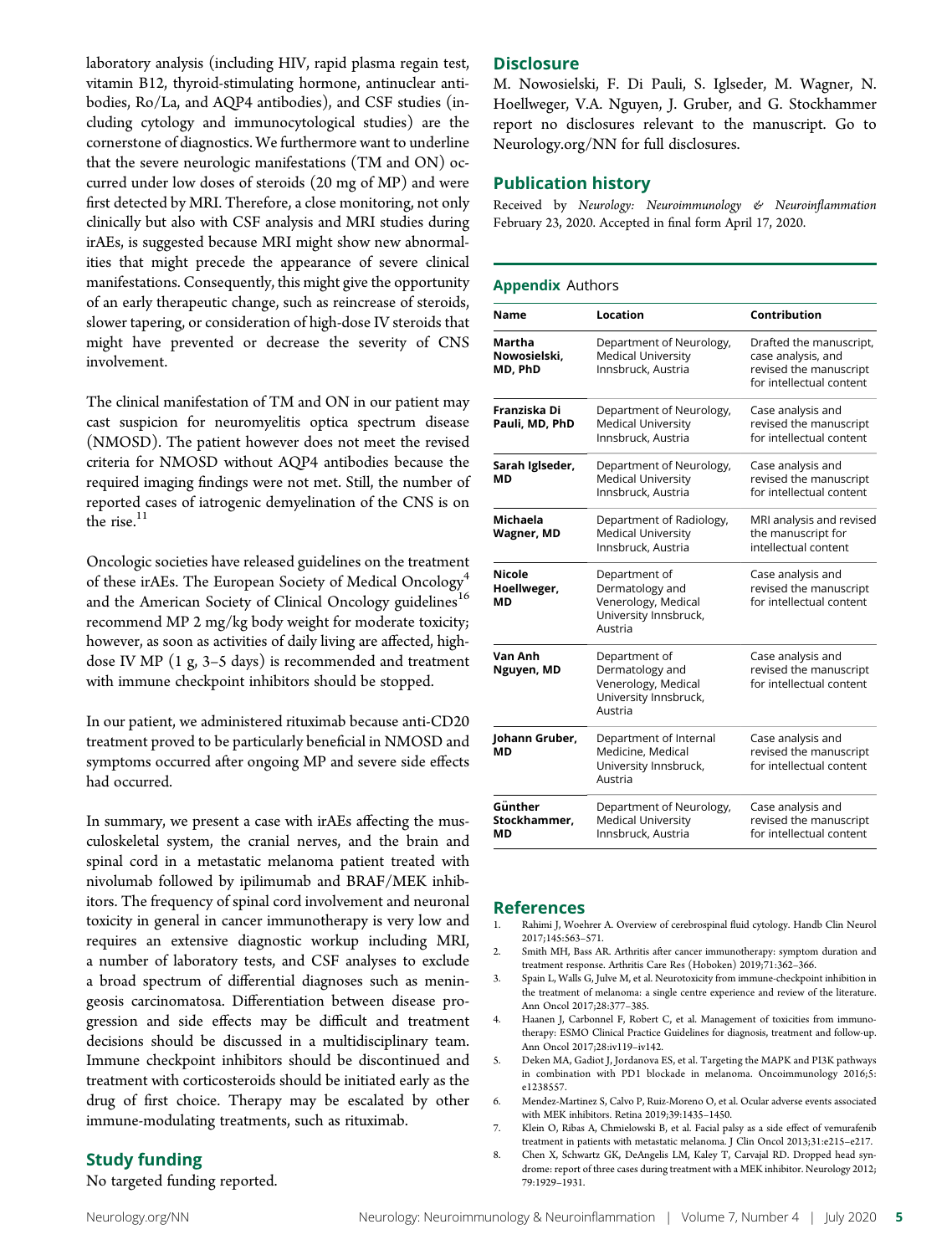- 9. Zaloum A, Falet JR, Elkrief A, Chalk C. Myasthenia gravis following dabrafenib and trametinib for metastatic melanoma. Neurology 2020;94:322–323.
- 10. Gill C, Rouse S, Jacobson RD. Neurological complications of therapeutic monoclonal antibodies: trends from oncology to rheumatology. Curr Neurol Neurosci Rep 2017; 17:75.
- 11. Kumar N, Abboud H. Iatrogenic CNS demyelination in the era of modern biologics. Mult Scler 2019;25:1079–1085.
- 12. Perrinjaquet C, Desbaillets N, Hottinger AF. Neurotoxicity associated with cancer immunotherapy: immune checkpoint inhibitors and chimeric antigen receptor T-cell therapy. Curr Opin Neurol 2019;32:500–510.
- 13. Postow MA, Hellmann MD. Adverse events associated with immune checkpoint blockade. N Engl J Med 2018;378:1165.
- 14. Granier C, De Guillebon E, Blanc C, et al. Mechanisms of action and rationale for the use of checkpoint inhibitors in cancer. ESMO Open 2017;2:e000213.
- 15. Dalakas MC. Neurological complications of immune checkpoint inhibitors: what happens when you "take the brakes off" the immune system. Ther Adv Neurol Disord 2018;11:1756286418799864.
- 16. Brahmer JR, Lacchetti C, Schneider BJ, et al. Management of immune-related adverse events in patients treated with immune checkpoint inhibitor therapy: American Society of Clinical Oncology Clinical Practice Guideline. J Clin Oncol 2018;36:1714–1768.